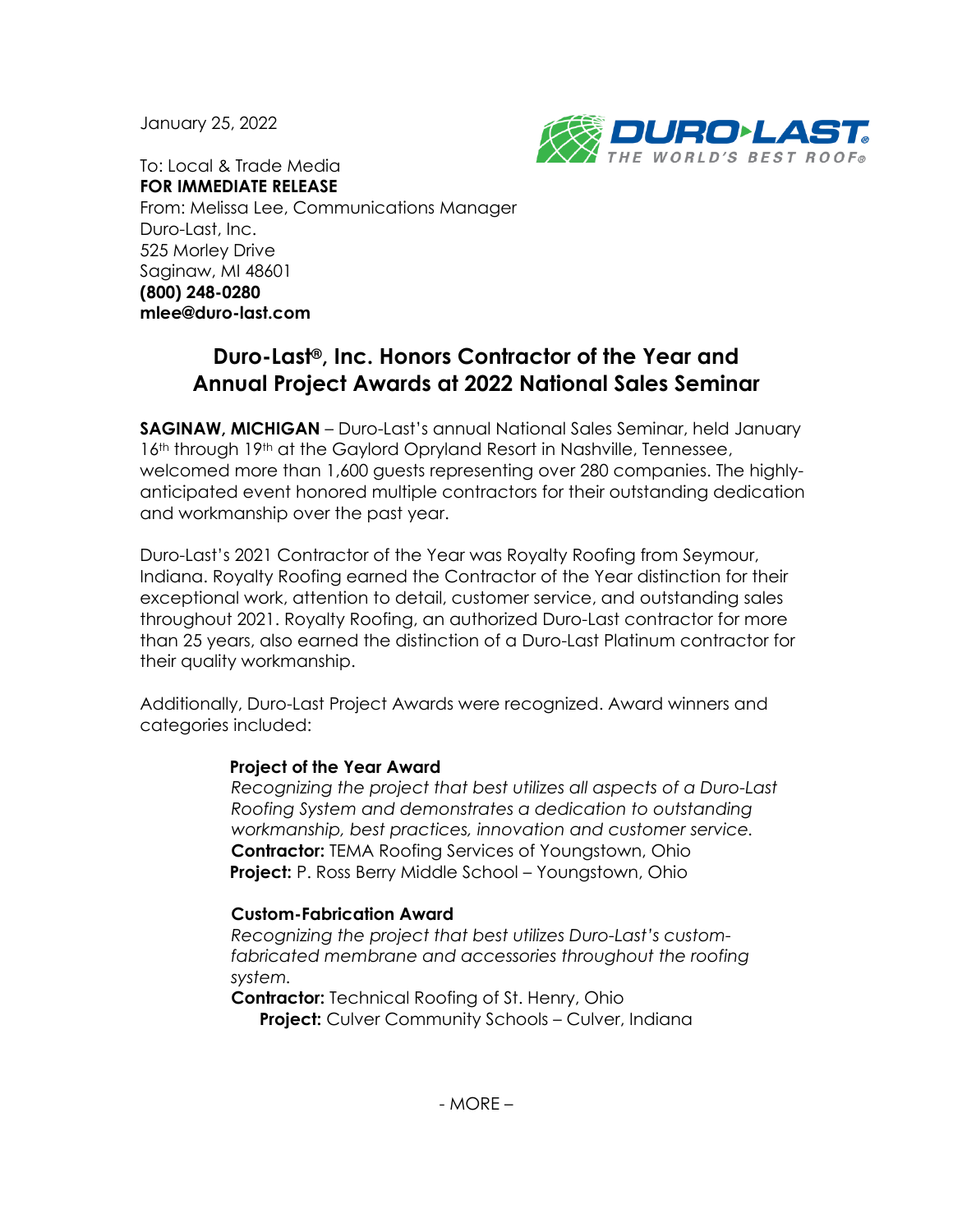## **Edge-to-Edge & Deck-to-Sky™ Award**

*Recognizing the project that best utilizes Duro-Last products for the entire roofing system – from Edge-to-Edge & Deck-to-Sky™.* **Contractor:** All Elements, Inc. of Monticello, Minnesota **Project:** Sauk Rapids Riverfront Park – Sauk Rapids, Minnesota

#### **Metal Roofing Award**

*Recognizing the project that best utilizes EXCEPTIONAL® Metals metal roofing and wall panels.* **Contractor:** Beyer Roofing of Saginaw, Michigan **Project:** Renton Middle School – New Boston, Michigan

## **Sustainability Award**

*Recognizing the project that best utilizes Duro-Last products or services to reduce the environmental impact of the building.* **Contractor:** Green Earth Roofing Solutions of Ludlow, Massachusetts **Project:** Maybury Material Handling – Longmeadow, Massachusetts / Dairy Queen – Milford, Massachusetts / Close Harbour Seafood - Plantsville, Connecticut

### **Specialty Membrane Award**

*Recognizing the project that best utilizes Duro-Last roll good products.*  **Contractor:** Affordable Roofing of Eden, North Carolina **Project:** Wittenburg Elementary School – Taylorsville, North Carolina

For more information on the projects that were recognized during the Duro-Last National Sales Seminar, visit the Duro-Last YouTube page at [www.youtube.com/DuroLastRoofing](http://www.youtube.com/DuroLastRoofing) to view the award videos.

## **Networking, Education, and Entertainment**

The theme of this year's Seminar was "Back in the Saddle," celebrating the perseverance and dedication shown by contractors over the past two years. Breakout sessions hosted by Duro-Last employees and industry experts covered topics such as navigating demand and supply chain challenges, lead generation, tax law changes, Duro-Last coatings, custom-fabrication techniques, and more.

While education and networking were at the core of Seminar activities, contractors were able to relax and celebrate throughout the event as well. Attendees dressed in their best for the annual Awards Banquet where contractors were recognized for their outstanding achievements throughout 2021, and everyone enjoyed a night of live entertainment featuring country music duo Big and Rich at the finale party held in Nashville's historic Wildhorse Saloon.